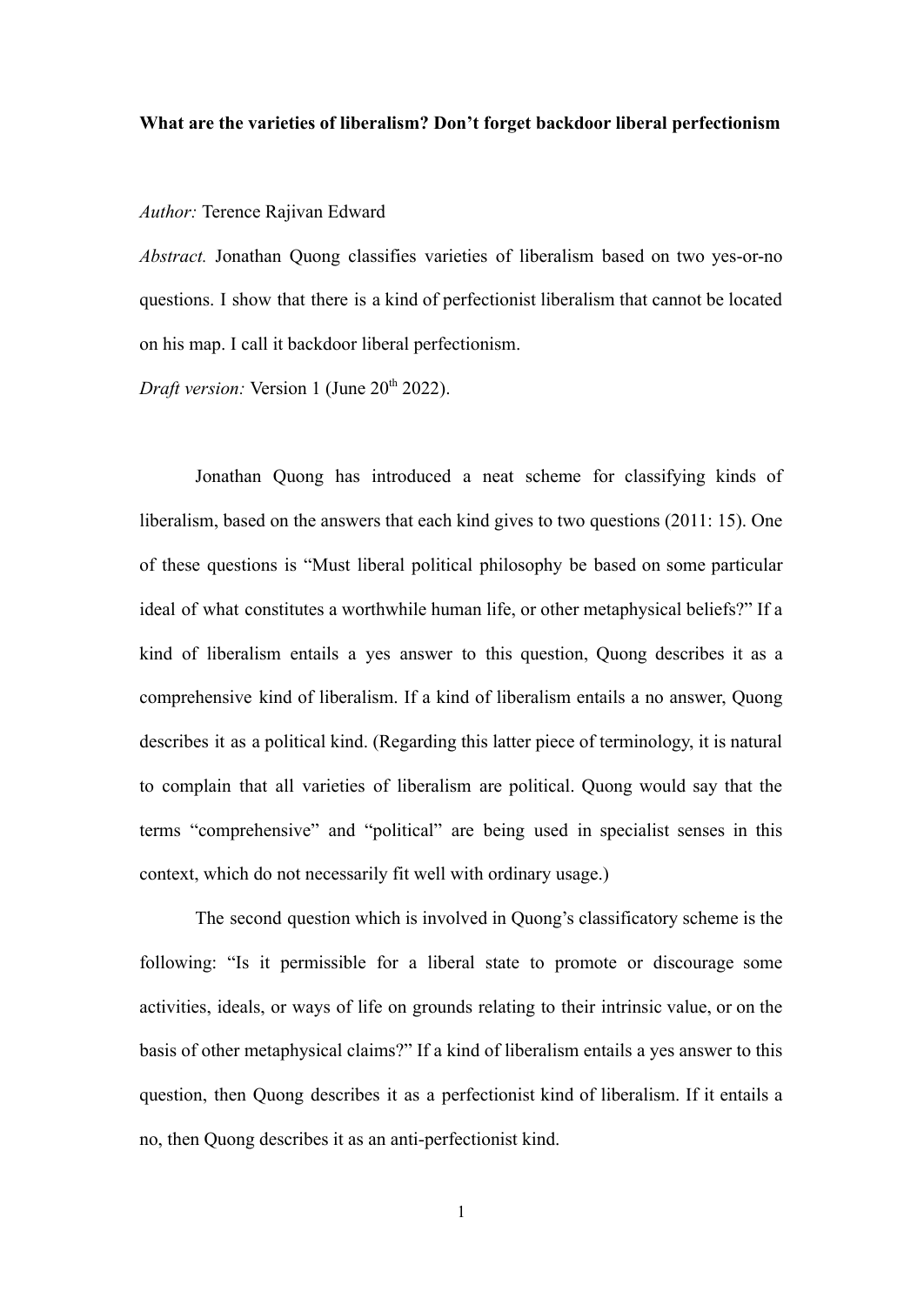Owing to these two questions, Quong ends up with the following table of four possibilities (2011: 21):

|                                   | Comprehensive                                  | <b>Political</b>                           |
|-----------------------------------|------------------------------------------------|--------------------------------------------|
| <b>Perfectionis</b><br>m          | Comprehensive perfectionist<br>liberalism      | Political perfectionist<br>liberalism      |
| Anti-<br><b>Perfectionis</b><br>m | Comprehensive anti-perfectionist<br>liberalism | Political anti-perfectionist<br>liberalism |

But Quong's classificatory scheme overlooks at least one kind of liberal perfectionism. I have not seen it formulated in the literature before, so assuming it is absent, this is an understandable oversight. Nevertheless, Quong's scheme aims to classify all possible liberal philosophies, so it is necessary to attend to it. I call the overlooked kind "backdoor liberal perfectionism."

To grasp it, let us focus on Quong's second question. It begins with the words "Is it permissible". By "permissible" what Quong means is morally permissible, or morally acceptable – I shall use these terms interchangeably. There are kinds of liberalism which entail – or just assert – that it is morally acceptable to promote or discourage some activities, ideals, or ways of life on grounds relating to their intrinsic value. These are perfectionist varieties of liberalism, according to Quong. However, could there not be an unusual kind of perfectionist liberalism which says, "This is morally unacceptable, but a liberal government sometimes has good reason to do this anyway"? This is backdoor liberal perfectionism.

A philosophical defence of this kind of liberalism seems to require rejecting the following principle: if action A is morally permissible and B is morally wrong,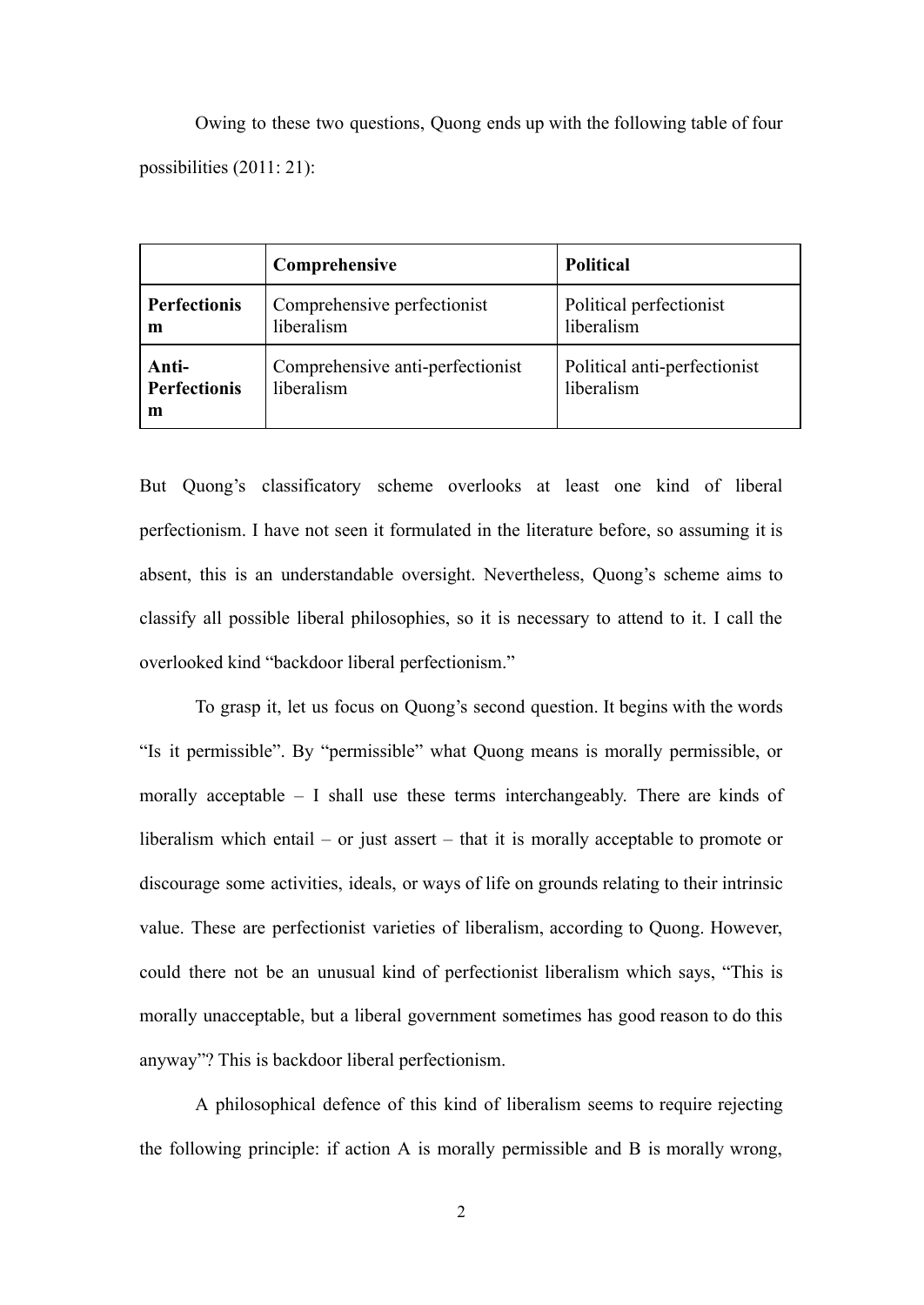then we ought to prefer A over B. The backdoor liberal perfectionist must assert that there is at least one exception to this principle (see also Kalderon 2005: 27-28; Edward  $2020$ ).<sup>1</sup>

For example, let us imagine that members of the government of a certain country have read the arguments of liberal anti-perfectionists, according to which it is morally wrong for the state to promote some activities based on their intrinsic value. The state should impose a minimal set of rules which allow citizens to freely make decisions based on their individual perceptions of value, and not try to involve themselves in these decisions. The government is convinced by the arguments and hence answers, "No," to Quong's second question. But, horror of horrors, it encourages reading poetry, because it judges this activity to have intrinsic value. How can it encourage this given the anti-perfectionist arguments it accepts? The government must say that, although from a moral point of view there should be no official encouragement of reading poetry, or at least no official encouragement on the basis of this judgment, there is some non-moral reason which outweighs the moral reason not to do this.

Presumably many people will say that this is an insensible combination. They will prefer to respond to this kind of case in a different way: by saying that sometimes it is morally acceptable for the state to fund projects in science, the arts and sport, and not only on the strict condition that such projects contribute to maintaining a fair set of rules for free and equal individuals. (I am not entirely comfortable with the use of

<sup>&</sup>lt;sup>1</sup> Someone might say, "Of course, because we sometimes think it is a good idea to break with some of the moral rules we are taught as children, such as do not lie – it is a good idea to lie if one can save a life by doing so." However, in this case, it is natural to respond that those simple moral rules do not accurately capture what morality requires. The backdoor liberal perfectionist believes in an exception when faced with an accurate account of moral requirements, or one he believes to be accurate.